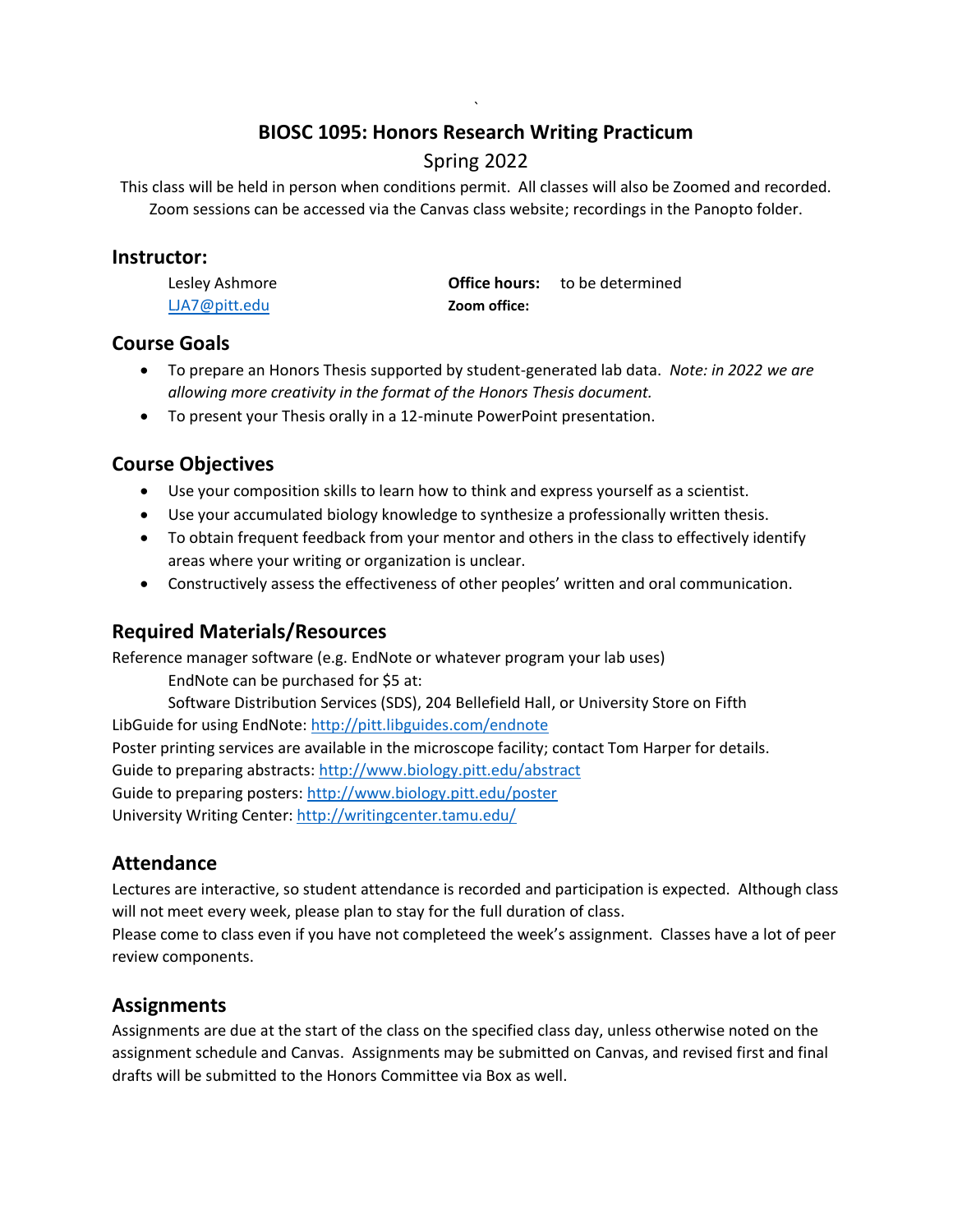#### **Final Grade**

Successful completion of a Writing Intensive course in your major is required by the University of Pittsburgh for graduation. There are two components to "passing" this course:

The first is the academic component (BIOSC 1905), which I grade. The writing portion of the class does move very quickly, so please review the syllabus for a timeline of due dates to manage your time effectively. **Students are expected to work closely with mentors on drafts.** 

`

Note that one of the required elements of the course is **participation in the spring Undergraduate Research Symposium**. See "resources" section on previous page for links for preparing for the symposium. If you have already presented a poster locally or at a meeting, you can ask to be excused from presenting. *(Note: this requirement may be waived in 2022 due to COVID restrictions.)*

The second is approval of your thesis by the Biological Sciences Honors Committee. Their final approval will result in you receiving (or not) Honors from our department, which will appear on your diploma upon graduation.

The final letter grade will be determined based on a percentage out of 200 points, using a standard grading scale (i.e., 90% or above is an A- or better, 80% or above is a B- or better, etc.):

| assignments   | 35  |
|---------------|-----|
| practice talk | 20  |
| attendance    | 25  |
| paper drafts  | 120 |
| total         | 200 |

## **Emergency Situations**

Assignments missed due to emergency situations (illness, serious injury, or death in your immediate family) will be considered on an individual basis. Requests for an extension must be submitted in writing (email sufficient). Additionally: 1.) Your request for an extension must include your name, a detailed description of the nature of the emergency, and the assignment that you missed. 2.) Your request must be emailed to me no later than 3 days after the assignment's due date. 3.) If the emergency is due to a medical condition, you must include evidence that you have sought medical care. Failure to comply with these guidelines could result in a zero for the assignment.

#### **Plagiarism**

Plagiarism consists of claiming the words, ideas, or organization of another author as your own. All materials written for your Thesis must be your own; please do not recycle portions of publications from your lab *not written by yourself*. All ideas must be properly attributed and cited. Plagiarism is a violation of academic integrity and will be severely punished.

Students in this course are expected to comply with the University of Pittsburgh's "Academic Integrity Policy Guidelines: Student Obligations". Cheating/plagiarism will not be tolerated. Students suspected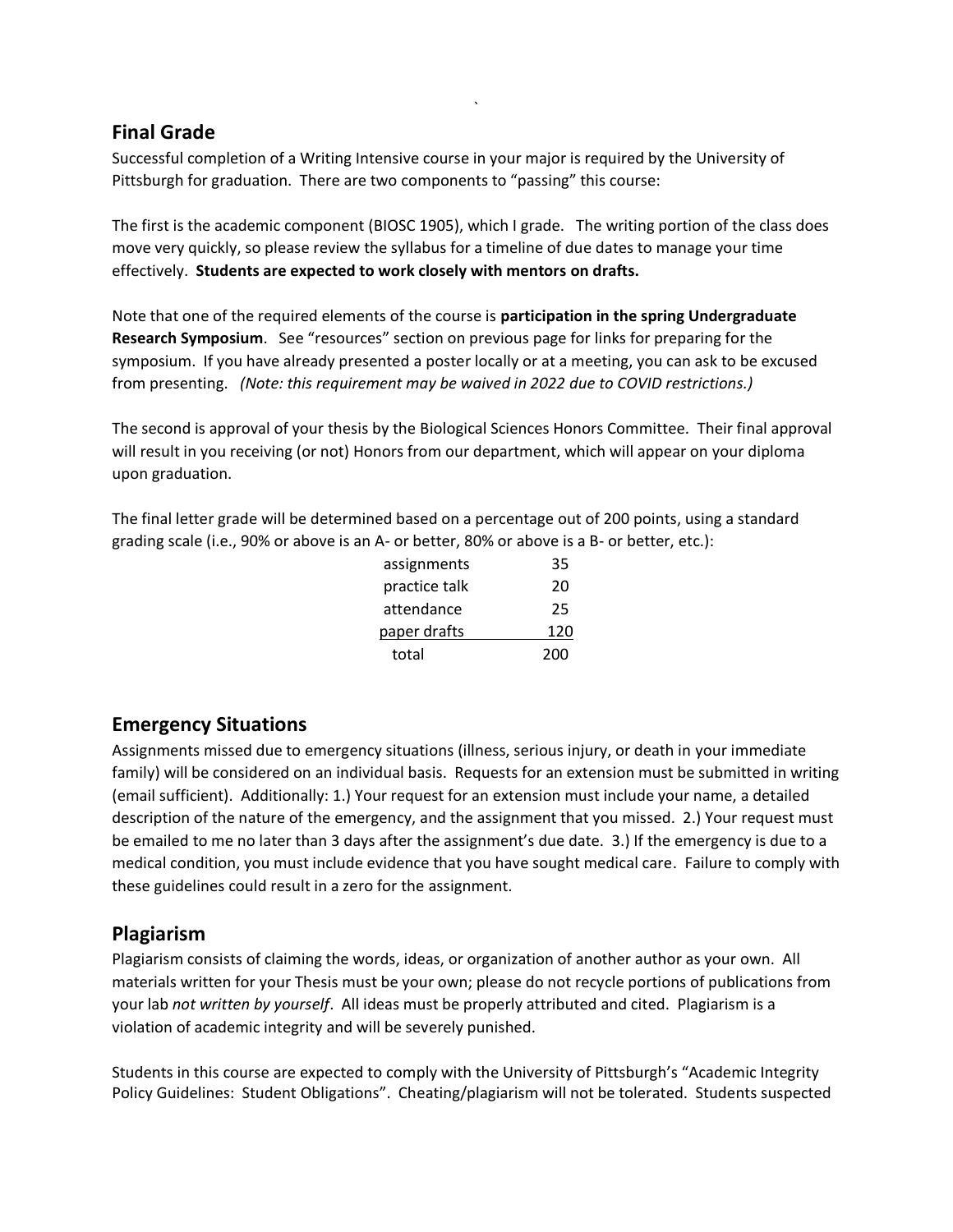of violating the University of Pittsburgh Policy on Academic Integrity, from the February 1974 Senate Committee on Tenure and Academic Freedom reported to the Senate Council, will be required to participate in the outlined procedural process as initiated by the instructor. A minimum sanction of a zero score for the assignment will be imposed. View the complete policy at [http://www.cfo.pitt.edu/policies/policy/02/02-03-02.html.](http://www.cfo.pitt.edu/policies/policy/02/02-03-02.html)

`

**Students agree that by taking this course, all papers may be subject to submission for textual similarity review to Turnitin.com for the detection of plagiarism.** All submitted papers will be included as source documents in the Turnitin.com reference database solely for the purpose of detecting plagiarism of such papers. Use of Turnitin.com page service is subject to the Usage Policy and Privacy Pledge posted on the Turnitin.com site.

# **Email Policy**

Each student is issued a University e-mail address (username@pitt.edu) upon admittance. This e-mail address may be used by the University for official communication with students. Students are expected to read e-mail sent to this account on a regular basis. Failure to read and react to University communications in a timely manner does not absolve the student from knowing and complying with the content of the communications. The University provides an e-mail forwarding service that allows students to read their e-mail via other service providers (e.g., Hotmail, AOL, Yahoo). Students that choose to forward their e-mail from their pitt.edu address to another address do so at their own risk. If e-mail is lost as a result of forwarding, it does not absolve the student from responding to official communications sent to their University e-mail address, including those associated with this course. To forward e-mail sent to your University account, go to [http://accounts.pitt.edu,](http://accounts.pitt.edu/) log into your account, click on Edit Forwarding Addresses, and follow the instructions on the page. Be sure to log out of your account when you have finished. (For the full Email Communication Policy, go to www.bc.pitt.edu/policies/policy/09/09-10-01.html.)

I check my course-related email once a day. Please allow at least one working day for a response.

## **Students with Disabilities**

If you have a disability for which you are or may be requesting an accommodation, you are encouraged to contact both your instructor and Office of Disability Resources and Services, 140 William Pitt Union; 412-648-7890/ 412-624-3346(Fax), as early as possible in the term. Disability Resources and Services will verify your disability and determine reasonable accommodations for this course. For more information, visit www.studentaffairs.pitt.edu/drsabout.